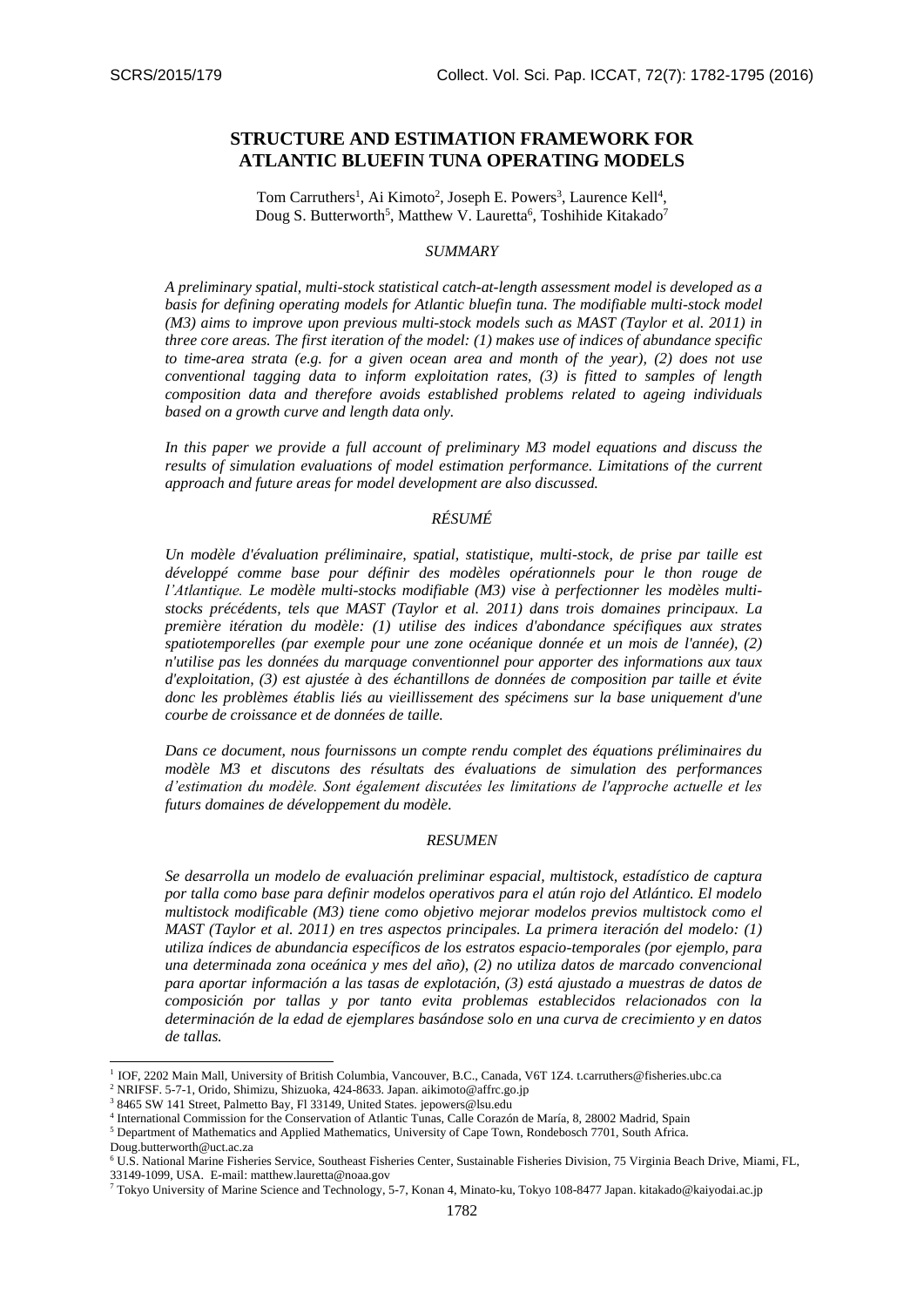*En este documento se proporciona una descripción total de ecuaciones preliminares del modelo M3 y se discuten los resultados de las evaluaciones de simulación del rendimiento de estimación del modelo. Se discuten también las limitaciones del enfoque actual y campos futuros de desarrollo del modelo.* 

#### *KEYWORDS*

*Stock assessment, simulation, migrations, population dynamics, seasonal variations, tuna fisheries, tagging, fishery management*

#### **1 Introduction**

The Atlantic-Wide Research Programme on Bluefin Tuna (GBYP) aims to develop a new scientific management framework by improving data collection, knowledge of key biological and ecological processes, assessment models and management. A critical component of the GBYP is the construction of a robust advice framework consistent with the precautionary approach (GBYP 2014). A Management Strategy Evaluation (MSE, Cochrane 1998, Butterworth 1999, Kell *et al.* 2014, Punt *et al.* 2014) approach has been proposed to address this goal (Anon. 2014b). MSE establishes operating models that represent credible hypotheses for population and fishery dynamics which are used to quantify the efficacy of various management procedures. These management procedures may encompass a wide range of complexity from conventional stock assessments linked to harvest control rules (Hilborn 2003) through to simple empirical management procedures that calculate catch limits directly from resource monitoring data indices (Geromont and Butterworth 2014a;b, Kell *et al.* 2015).

MSE applications generally develop operating models from stock assessments that are fitted to data in order to ensure that model assumptions and estimated parameters are empirically credible (Punt *et al.* 2014, e.g. CCSBT 2011). In the case of Atlantic bluefin tuna, such a model requires enough complexity to capture the core uncertainties regarding Atlantic bluefin tuna dynamics (Fromentin *et al.* 2014, Leach *et al.* 2014). These include stock structure (Kell *et al.* 2012), stock mixing, migration (Fromentin and Lopuszanski 2014) and biases in observed data (e.g. annual catch data). Additionally the model should be able to accommodate the wide range of data that have been collected for Atlantic bluefin tuna including catch rate indices (Abid *et al.* 2015, Hanke *et al.*  2015, Kimoto *et al.* 2015, Lauretta and Brown 2015, Santiago *et al.* 2015, and Walter 2015), aerial surveys (Bonhommeau *et al.* 2010), length composition data, larval surveys (Ingram *et al.* 2015), electronic tagging data (Block *et al.* 2005) and stock of origin data (Rooker *et al.* 2014).

In this paper we document a preliminary version of a spatial, multi-stock, statistical catch-at-length assessment model which we refer to as the modifiable multi-stock model or M3 (v1.03)(referred to as 'the model' herein). The most notable multi-stock model previously applied to Atlantic bluefin tuna was MAST (Taylor *et al.* 2011). In the development of M3 we aimed to address a number of central weaknesses of MAST and produce a credible, robust and faster assessment tool that can be applied to evaluate alternative hypotheses for Atlantic bluefin tuna rapidly. The purpose of this paper is to provide a full description of an early version of the model in order to illicit feedback from a wider group of scientists and stakeholders. This model version provides the basic model structure and anticipated data inputs in order to demonstrate a proof of concept and serve as a basis for discussing possible model improvements and features.

### **2 Methods**

The model is based on conventional age-structured accounting (e.g. Quinn and Deriso 1999, Chapter 8) which is common to stock assessment models such as Stock Synthesis 3 (Methot and Wetzel 2013), CASAL (Bull *et al.*  2012), Multifan-CL (Fournier *et al.* 1998) and iSCAM (Martell 2015). Similar to these assessment packages, M3 is developed using ADMB (Fournier *et al.* 2012) for its rapid and robust non-linear estimation performance for problems with relatively large numbers of parameters (i.e. more than 100 parameters). The more challenging aspects of developing a multi-stock spatial model relate to the modelling of movement and initializing the model.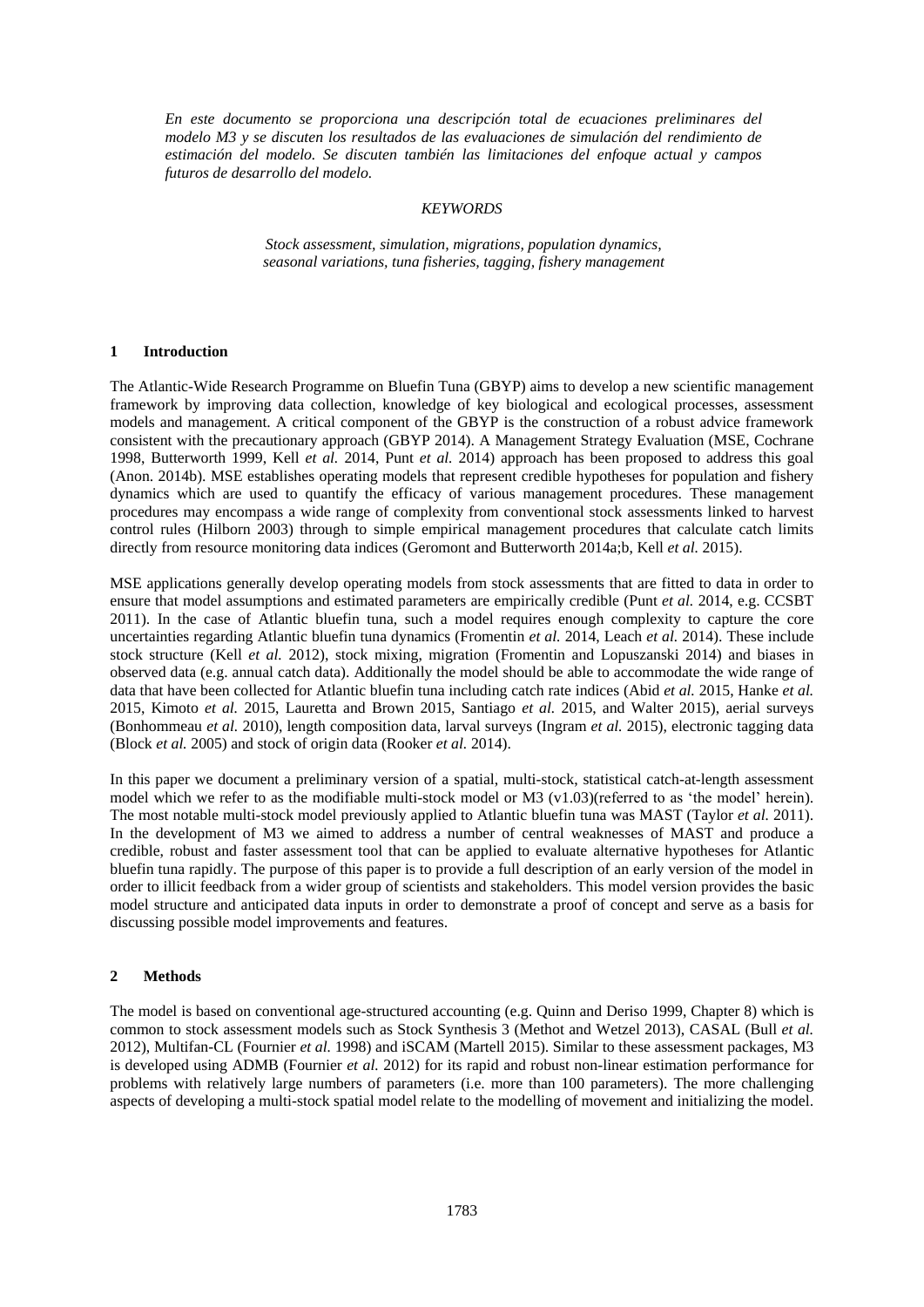## *2.1 Estimated parameters*

The majority of parameters estimated by the model relate to movement probabilities and annual recruitment deviations (**Table 1**). The number of estimated parameters can be reduced substantially by limiting estimation to only those movements that have been recorded or are considered credible. For example, given a quarterly time step (e.g. Jan-Mar, April-Jun etc.) and the spatial definitions of the 2015 data preparatory meeting (Anon. 2015, **Figure 1**), an evaluation of conventional tagging for Atlantic bluefin tuna data reveals that less than 80 parameters of the 224 possible are required to characterize all of the possible movements recorded by these tagging data.

#### *2.2 Transition equations*

The standard age-structured equations are complicated somewhat by the subyear temporal structure in which ageing and recruitment occur in a particular subyear. In this version of the model, spawning occurs for all stocks in a subyear *ms*, after subyear 1 (this is also likely to be the case in any final model fitted to bluefin tuna data since spawning in the Mediterranean and Gulf of Mexico is thought to occur after a period of movement early in the year).

Numbers of individuals *N*, for stock *s*, in a model year *y*, in the first subyear *m*=1, age class *a*, and area *r* are calculated from individuals that have moved  $\vec{N}$ , in the previous year, final subyear  $n_m$ , of the same age class subject to combined natural and fishing mortality rate *Z*:

1) 
$$
N_{s,y,m=1,a,r} = \vec{N}_{s,y-1,n_m,a,r} \cdot e^{-Z_{s,y-1,n_m,a,r}}
$$

where total mortality rate is calculated from annual natural mortality rate *M,* divided by the fraction of the year represented by the subyear  $t_m$ , and fishing mortality rate  $F$ , summed over all fleets  $f$ .

$$
Z_{s,y,m,a,r} = \frac{M_{s,a}}{t_m} \sum_f F_{y,m,a,r,f}
$$

Fishing mortality rate at age is derived from fishing mortality rate by length class *FL* and the conditional probability of fish being in length class *l,* given age *a* (an inverse age-length key, LAK).:

3) 
$$
F_{y,m,a,r,f} = \sum_l FL_{y,m,l,r,f} \cdot LAK_{s,y,a,l}
$$

The fishing mortality rate at length is calculated from an index of fishing mortality rate *I*, an estimated catchability coefficient  $q$  and a length selectivity ogive  $s$ , by fleet:

$$
4) \tF L_{y,m,l,r,f} = q_f \cdot I_{y,f} \cdot s_{f,l}
$$

Selectivity is calculated by the Thompson (1994) ogive and an estimate of mean length *L* of an age class *l*:

$$
S_f = \frac{1}{1 - s_{dome}} \cdot \left(\frac{(1 - s_{dome})}{s_{dome}}\right)^{s_{dome}} \cdot e^{s_{prec} \cdot s_{dome} \cdot (s_{mode} - L_l)} \cdot \frac{1}{1 + e^{s_{prec} \cdot (s_{mode} - L_l)}}
$$

In the spawning subyear *ms*, aging and recruitment occur:

6)  $N_{s,y,ms,a,r} = \vec{N}_{s,y,ms-1,a-1,r} \cdot e^{-Z_{s,y,ms-1,a-1,r}}$ 

Recruitment is currently assumed to occur in user-specified spawning area for each stock *rs*. Recruitment is assumed to follow a Beverton-Holt function of spawning stock biomass *SSB* in the defined spawning areas *rs* relative to unfished spawning stock biomass *SSB0* and is subject to annual recruitment deviations *R*, for each stock.

7) 
$$
N_{s,y,ms,1,rs} = R_{s,y} \cdot \frac{0.8 \cdot R0_S \cdot h_S \cdot SSB_{s,y}}{0.2 \cdot SSB_{s,y} \cdot (1-h_S) + (h_S - 0.2) \cdot SSB_{s,y}}
$$

where *h* is the steepness parameter (fraction of unfished recruitment at 1/5 unfished spawning stock biomass) and spawning stock biomass is calculated from moved stock numbers in the subyear prior to spawning subyear *ms*, in spawning area *rs*, weight of individuals at age *w*, and the fraction of individuals mature at age *mat*: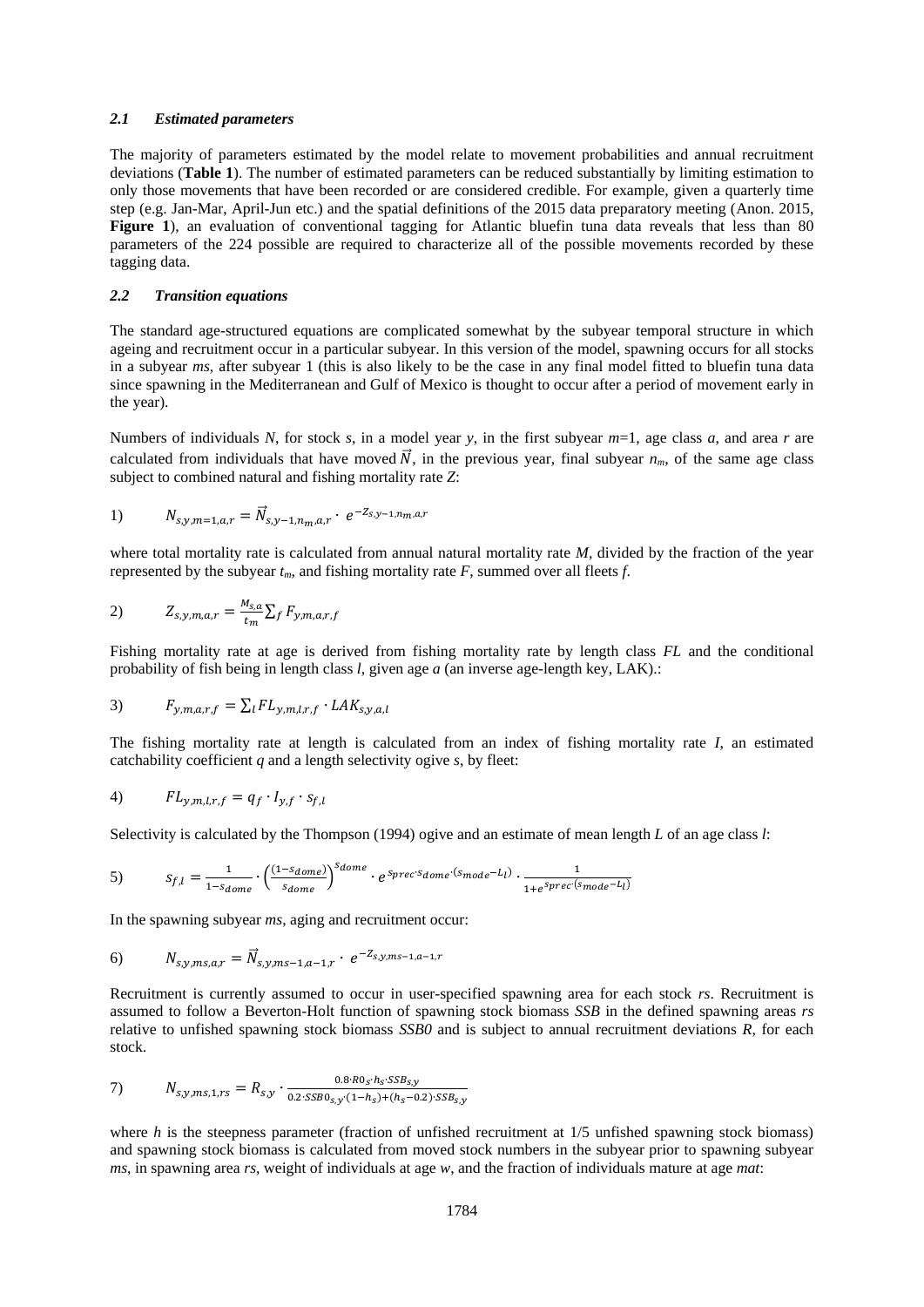8) 
$$
SSB_{s,y} = \sum_{a} \sum_{r} \vec{N}_{s,y,ms-1,a,rs} \cdot e^{-Z_{s,y,ms-1,a,rs}} \cdot w_{s,a} \cdot mat_{s,a}
$$

where weight is calculated from length at age *l*:

$$
9) \t w_{s,a} = \alpha_s \cdot l_{s,a}^{\beta_s}
$$

and fraction mature at age is assumed to be a logistic function of age with parameters for the age at 50% maturity *γ*, and slope *ϑ*:

10) 
$$
mat_{s,a} = 1/(1 + e^{(\gamma_s - a)/\vartheta_s})
$$

Stock numbers for subyears that are not the first subyear of the year and are not the spawning subyear are calculated:

11) 
$$
N_{s,y,m,a,r} = \vec{N}_{s,y,m-1,a,r} \cdot e^{-Z_{s,y,m-1,a,r}}
$$

In each subyear, after mortality and recruitment, fish are moved according to a Markov transition matrix *mov* that represents the probability of a fish moving from area *k* to area *r* at the end of the subyear *m*:

12) 
$$
\vec{N}_{s,y,m,a,r} = \sum_{k} N_{s,y,m,a,k} \cdot mov_{s,m,k,r}
$$

The movement matrix is calculated from a log-space matrix *lnmov* and a logit model to ensure each row *k*, sums to 1:

13) 
$$
mov_{s,m,k,r} = e^{lnmov_{s,m,k,r}} / \sum_{r} e^{lnmov_{s,m,k,r}}
$$

Movements from an area *k* to an area *r* that are considered not to be credible (e.g. from the Eastern Mediterranean to the Gulf of Mexico) are assigned a large negative number (essentially zero movement). For each area *k*, from which individuals can move, the first possible value is assigned a value of zero; subsequent possible movements are assigned an estimated parameter *ψ* (since rows must sum to 1 there is one less degree of freedom):

14) 
$$
lnmov_{s,m,k,r} = \begin{cases} -1E10 & no movement from k to r \\ 0 & first possible movement from k to r \\ \Psi_{s,m,k,r} & other possible movements from k to r \end{cases}
$$

This movement formulation limits estimation to only those movements that are possible given the data (e.g. consistent with observed tagging data).

## *2.3 Initializing the model*

Compared with spatially aggregated models, initialization is more complex for spatial models, particularly those that may need to accommodate movement by age and include regional spawning and recruitment. The solution used here is to iterate the transition equations above (Equations 1, 6, 7, 11, 12) given zero fishing mortality until the spatial distribution of stock numbers converges for each of the subyears.

Prior to this iterative process an initial guess at the spatial and age structure of stock numbers  $\hat{N}$  is made using the estimated movement matrix and natural mortality rate at age *M*:

15) 
$$
\widehat{N}_{s,m,a,r} = R0_s \cdot e^{-\sum_{1}^{a} M_{s,a}} \cdot \sum_{k} \frac{1}{n_r} \cdot mov_{s,m,k,r}
$$

It typically takes between 50 and 100 iteration years of unfished conditions for stock numbers to converge to within 1/10 of a percent of the previous iteration. To ensure stability of the estimation, a fixed number of iterations is defined by the user.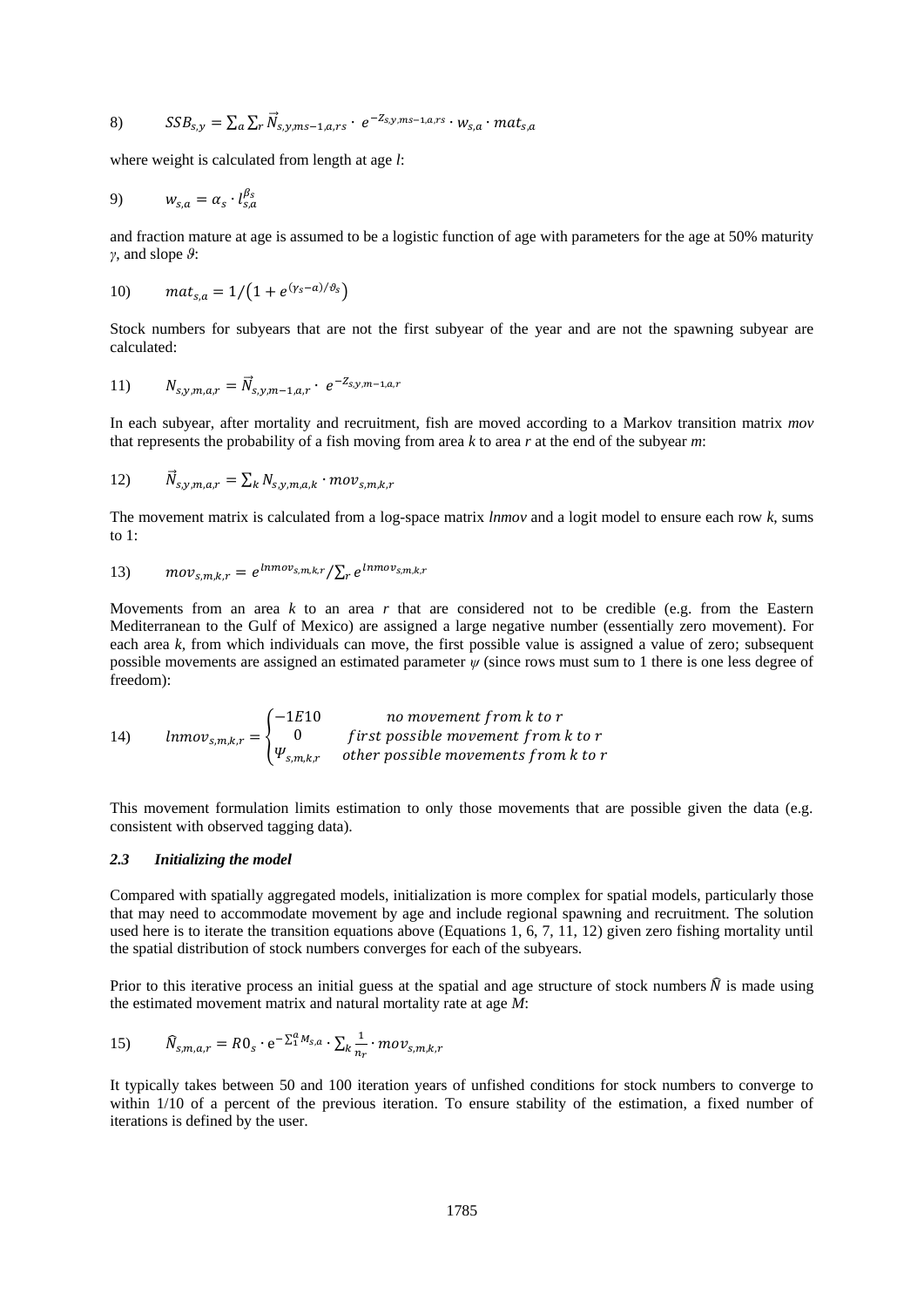## *2.4 Predicting data*

For each fleet  $f$ , total predicted catches in weight  $\hat{C}$ , are calculated from the Baranov equation:

16) 
$$
\hat{C}_{y,m,r,f} = \sum_{s} \sum_{a} w_{s,a} \cdot N_{s,y,m,a,r} \cdot (1 - e^{-Z_{s,y,m,a,r}}) \cdot \left(\frac{F_{y,m,a,r,f}}{Z_{s,y,m,a,r}}\right)
$$

Similarly predicted catches in numbers at age *CAA*, is given by:

17) 
$$
\widehat{CAA}_{s,y,m,a,r,f} = N_{s,y,m,a,r} \cdot (1 - e^{-Z_{s,y,m,a,r}}) \cdot \left(\frac{F_{y,m,a,r,f}}{Z_{s,y,m,a,r}}\right)
$$

This can be converted to a prediction of total catches in numbers by length class *CAL* using a stock specific inverse age-length key, *LAK*:

18) 
$$
\widehat{CAL}_{y,m,l,r,f} = \sum_{s} \sum_{a} \widehat{CAA}_{s,y,m,a,r,f} \cdot LAK_{s,y,a,l}
$$

The model predicts spawning stock biomass indices  $\widehat{Issb}$ , that are standardized to have a mean of 1 for each stock over the total number of years *ny*:

19) 
$$
\widehat{Issb}_{s,y} = n_y \cdot SSB_{s,y}/\sum_{y} SSB_{s,y}
$$

The model predicts vulnerable biomass indices  $\hat{I}$ , by fleet that are standardized to have a mean of 1 for each fleet:

$$
20) \qquad \hat{I}_{y,m,r,f} = n_y \cdot n_m \cdot n_r \cdot V_{y,m,r,f} / \sum_{y} \sum_{m} \sum_{r} V_{y,m,r,f}
$$

Where vulnerable biomass *V* is calculated:

$$
21) \tV_{y,m,r,f} = \sum_l (s_{f,l} \cdot \sum_s \sum_a (N_{s,y,m,a,r,f} \cdot ALK_{s,y,a,l} \cdot w_{s,a}))
$$

The model predicts stock of origin composition of catches  $\overline{S}\overline{O}\overline{O}$ , from predicted catch numbers at age:

22) 
$$
\widehat{S O O}_{s,y,m,r,f} = \sum_{a} \widehat{C A A}_{s,y,m,a,r,f} / \sum_{s} \sum_{a} \widehat{C A A}_{s,y,m,a,r,f}
$$

#### *2.5 Likelihood functions, priors and the global objective function*

**Table 2**, summarizes the likelihood functions for the various data types. A log-normal likelihood function was assumed for total catches by fleet. The log-likelihood was calculated:

23) 
$$
OBJ_c = \sum_{y} \sum_{m} \sum_{r} \sum_{f} \frac{\log(\sigma_{catch}) + (\log(\hat{c}_{y,m,r,f}) - \log(c_{y,m,r,f}))^2}{2 \cdot \sigma_{catch}^2}
$$

Similarly the log-likelihood component for indices of vulnerable biomass and spawning stock biomass were calculated:

2

 $\overline{2}$ 

$$
24) \qquad \qquad OBJ_i = \sum_{y} \sum_{m} \sum_{r} \sum_{f} \frac{\log(\sigma_{index}) + (\log(\hat{I}_{y,m,r,f}) - \log(I_{y,m,r,f}))}{2 \cdot \sigma_{index}^2}
$$

$$
(25) \qquad \qquad OBJ_{SSB} = \sum_{s} \sum_{y} \frac{\log(\sigma_{SSB}) + (\log(\overline{ISSb}_{s,y}) - \log(\overline{ISSb}_{s,y}))^2}{2 \cdot \sigma_{SSB}^2}
$$

The length composition data are assumed to be distributed multinomially. In traditional stock assessment settings catch composition data may often dominate the likelihood function due to the large number of observations. This is exacerbated by a failure to account for non-independence in size composition samples. There are two possible solutions: (1) manually specify the effective sample size (ESS) of length-composition samples or (2) use a multinomial likelihood function that includes the conditional maximum likelihood estimate of the ESS (perhaps even a freely estimated ESS, S. Martell personal communication). In this version of the code, ESS is userspecified.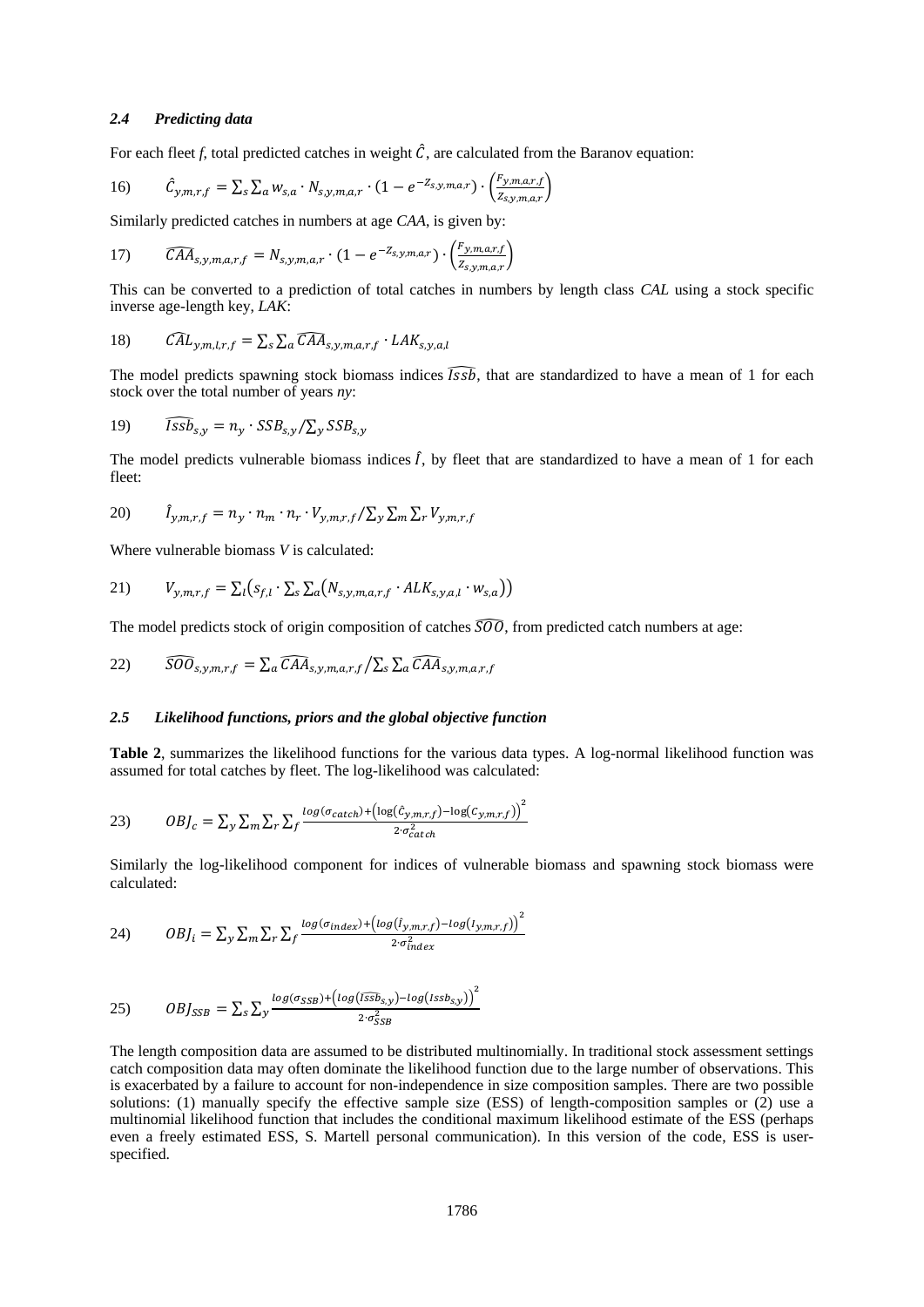The log-likelihood component for length composition data is calculated:

$$
26) \qquad \qquad OBJ_{CAL} = -\sum_{y} \sum_{m} \sum_{l} \sum_{r} \sum_{f} CAL_{y,m,l,r,f} \cdot log(\hat{p}_{y,m,l,r,f})/ESS_{f}
$$

Where the model predicted fraction of catch numbers in each length class *p*, is calculated:

27) 
$$
\hat{p}_{y,m,l,r,f} = \widehat{CAL}_{y,m,l,r,f} / \sum_l \widehat{CAL}_{y,m,l,r,f}
$$

Similarly the log-likelihood component for PSAT tagging data of known stock of origin (SOO), released in year *y*, subyear *m*, area *r* and recaptured in year *y2,* subyear *m2*, and area *k* is calculated:

28) 
$$
OBJ_{PSAT} = -\sum_{s}\sum_{y}\sum_{m}\sum_{y2}\sum_{m2}\sum_{r}\sum_{k}PSAT_{s,y,m,y2,m2,k} \cdot log(\hat{\theta}_{s,y,m,y2,m2,r,k})
$$

where recapture probabilities  $\theta$ , are calculated by repeatedly multiplying a distribution vector  $d$ , by the movement probability matrix *mov*. For example for a tag released on a fish of stock 1 in year 2, subyear 3, and area 4, the probability of detecting the tag in year 3, subyear 2 for the various areas is calculated:

29) 
$$
\hat{\theta}_{s=1,y=2,m=3,y=2,m=2,z=4,1:n_r} = ((d \cdot mov_{s,m=3}) \cdot mov_{s,m=4}) \cdot mov_{s,m=1}
$$

where

$$
30) \qquad d_k = \begin{cases} 0 & k \neq r \\ 1 & k = r \end{cases}
$$

The log-likelihood component for PSAT tagging data of unknown stock of origin PSATu, is currently weighted according to the compound probability that a fish is of a particular stock given the track history for that tag. For example for a tag *t*, tracked in series of years  $y_i$ , subyears  $m_i$ , and regions  $r_i$ , the weight  $w$ , of that tag for a specific stock is calculated:

31) 
$$
w_{t,s} = \frac{\prod_i [(\sum_a N_{si,yi,mi,ai,ri})/(\sum_s \sum_a N_{si,yi,mi,ai,ri})]}{\prod_i [1-(\sum_a N_{si,yi,mi,ai,ri})/(\sum_s \sum_a N_{si,yi,mi,ai,ri})]}
$$

This is simply the product of fractions of that stock in those time-area strata divided by the product of the fractions of other stocks in those time-area strata. An alternative approach would be to compare the relative probabilities of the observed movements among the stocks although it is unclear whether this circularity (PSAT data are a primary source of information regarding movement) could lead to estimation problems.

The weighted likelihood function is similar to that of the stocks of known origin but includes the appropriate weighting term for each tag

32) 
$$
OBJ_{PSATu} = -\sum_{t} \sum_{s} \sum_{y} \sum_{m} \sum_{y2} \sum_{m2} \sum_{r} \sum_{k} PSATu_{t,s,y,m,y2,m2,k} \cdot log(\hat{\theta}_{s,y,m,y2,m2,r,k}) \cdot w_{t,s}
$$

The log-likelihood component for stock of origin data *SOO* was also calculated assuming a multinomial distribution:

33) 
$$
OBJ_{PSATu} = -\sum_{s}\sum_{y}\sum_{m}\sum_{r}\sum_{f}SOO_{s,y,m,r,f} \cdot log(\widehat{SOO}_{s,y,m,r,f})
$$

In addition to these likelihood functions for observed data, priors may be placed on the steepness parameter *h*, of the stock recruitment relationship and a factor *Mfac*, multiplied by the user specified natural mortality rate-at-age schedule *Minit*.

34) 
$$
M_{s,a} = Minit_{s,a} \cdot Mfac_s
$$

The factor applied to the natural mortality rate-at-age schedule is assumed to be lognormally distributed according to user specified mean and standard deviation parameters.

$$
35) \qquad \qquad OBJ_M = \sum_{s} \frac{\log(\sigma M_s) + (Mfac_s - \mu M_s)^2}{2 \cdot \sigma M_s^2}
$$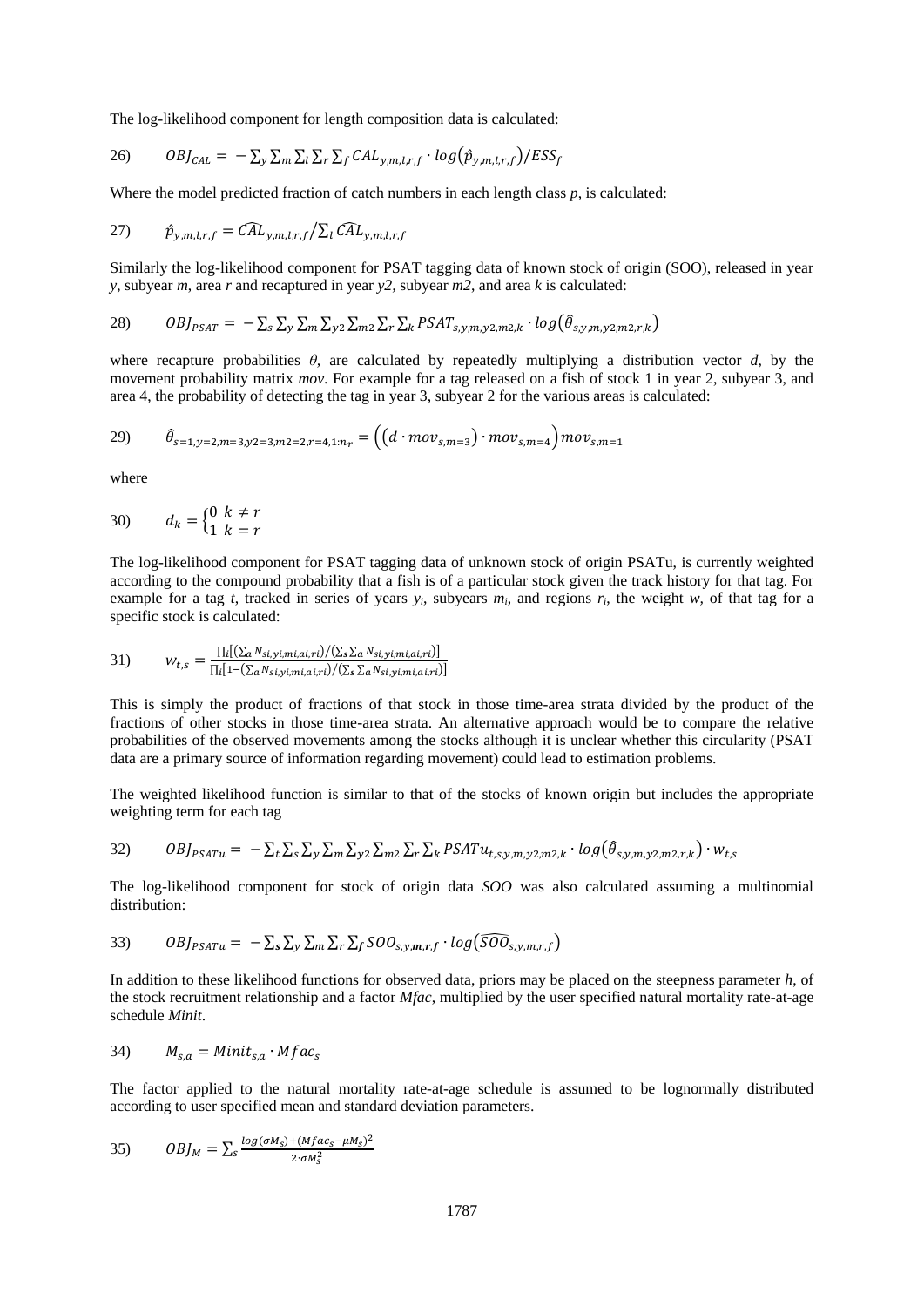Steepness is parameterized by a logit model constrained between 0.2 and 1:

36) 
$$
h_s = 0.2 + 0.8 \cdot e^{\hat{h}_s} / (1 + e^{\hat{h}_s})
$$

In the logit<sup>-1</sup> space, a normal prior is adopted for this transformed steepness  $\hat{h}$ , parameter that includes user specified mean  $\widehat{uh}$ , and standard deviation  $\widehat{oh}$ , parameters. The corresponding log-likelihood component is:

37) 
$$
OBJ_h = \sum_{s} \frac{\log(\sigma h_s) + (\hat{h}_s - \mu h_s)^2}{2 \cdot \sigma h_s^2}
$$

The global objective function  $OBJ<sub>T</sub>$ , to be minimized is the summation of the weighted, likelihood components:

38) 
$$
OBJ_T = \omega_c \cdot OBJ_c + \omega_i \cdot OBJ_i + \omega_{SSB} \cdot OBJ_{SSB} + \omega_{CAL} \cdot OBJ_{CAL} +
$$

$$
\omega_{PSAT} \cdot OBJ_{PSATu} + \omega_{PSATu} \cdot OBJ_{PSATu} + \omega_M \cdot OBJ_M + \omega_h \cdot OBJ_h
$$

#### **3 Simulation evaluations**

The demonstration MSE framework previously presented to the GBYP Core Modelling Group (December 2014, Anon. 2014) was used to simulate data to determine whether the model could estimate quantities of interest such as stock depletion, current stock size and spatial distribution reliably. In this preliminary simulation evaluation, 200 datasets were simulated with varying stock depletion, exploitation history, gear selectivity, movement and spatial distribution. The simulation was kept relatively simple and included only two fleet types, 4 areas, 2 subyears and 40 historical years of exploitation (**Figure 2** illustrates the simplified mixing and spatial structure that borrows four areas from the spatial definitions of Anon. 2015, Figure 1). A summary of inputs and parameter ranges for the simulations is included in **Table 3**.

This simulation evaluation was intended as a proof of model concept and consequently did not simulate biases in observed data (e.g. catch reporting, non-independence in length composition data) or evaluate model misspecification (e.g. incorrect aggregation of fleets, misspecification of selectivity, incorrect natural mortality rate at age, functional form of the stock recruitment relationship). The simulation results presented here are for a former version of the M3 (v1.02) model which does not include priors for steepness and natural mortality rate. In this simulation test these were assumed to be known perfectly without error.

Simulation testing reveals that the model provides estimates of stock depletion, stock size and spatial distribution that are not strongly biased (**Figure 3**). For example, biases in estimates of stock depletion were on average within 2% of unbiased for both simulated stocks. The range of biases was also relatively low with standard deviations among simulations of 5.3% and 8.3% for stocks 1 and 2, respectively. Estimates of current stock size were somewhat negatively biased (around -5% for both stocks) but not strongly so. Among stocks, biases in estimates of current stock size were negatively correlated. This is to be expected since an overestimate of the size of stock 1 is likely to be paired with an underestimate of stock size 2, as the model aims to generate a similar total vulnerable biomass to that simulated. Among the simulations the biases in estimates of current stock size could be larger for stock 2 (a standard deviation of 10%) than stock 1 (a standard deviation of 6%) which should be anticipated since stock 2 is estimated to be smaller than stock 1 (unfished recruitment was 1/6 that of stock 1).

#### **4 Discussion**

## *4.1 Limitations*

In this paper we document the first version of the M3 model which is designed primarily to outline the basic framework in order to initiate a dialogue with the GBYP core modelling group and wider SCRS regarding priorities for operating model development. In order to get a version of the model working and simulation tested, a number of features were omitted. One of the most important was the conventional tagging data which are not used to estimate exploitation rates in this preliminary M3 model.

It is relatively simple to include the model code to predict the dynamics of a tagged population of bluefin tuna and predict capture probabilities. However there are concerns that uncertain and variable reporting rates serve to contaminate these data which therefore could provide a misleading picture of movement and exploitation rate (and hence stock size). The confounding of reporting rate and fishing mortality rate estimates is a known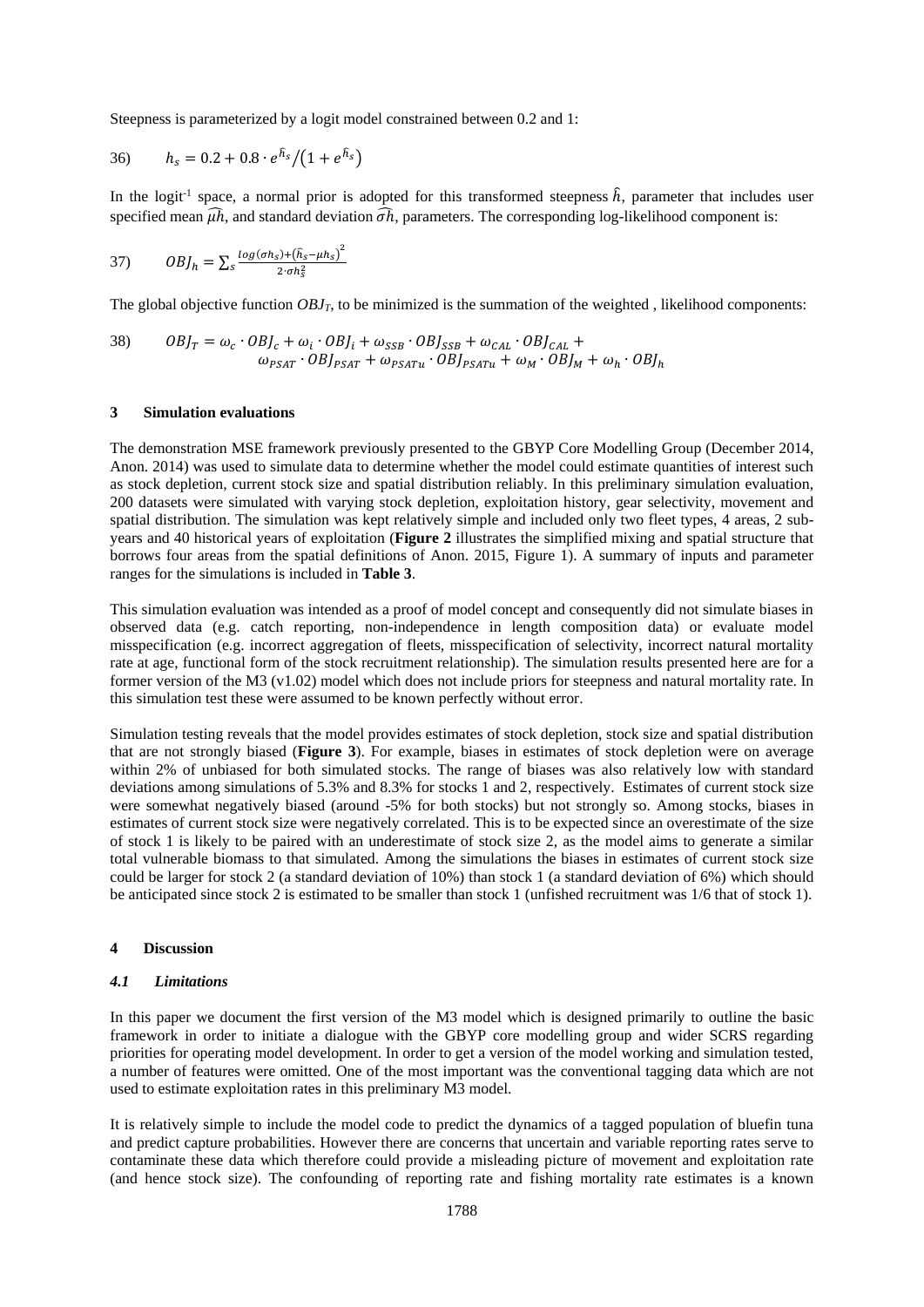problem in the use of conventional tagging data when no information exists to inform reporting rate estimates, as is currently the case for bluefin tuna. Previous spatial, multi-stock models of bluefin tuna such as MAST (Taylor *et al.* 2010) have assumed similar reporting rates among fleets. There is however evidence that reporting rates may vary widely among fleets, for example between 1/1000 and 1/2 (Carruthers and McAllister 2010). Thus, the model may be confronted with observed recapture rates and observed catch rates that differ by a factor of 500 for some fleets. The likely result is a poorly defined objective function, model outputs that are sensitive to initial values and a failure to satisfy convergence criteria.

While the benefits of adding conventional tagging data are uncertain, the additional computations are likely to be greater than 200% for a model such as M3. It may be possible to include conventional tagging data and estimate the fleet-specific reporting rates but the benefits would be weak additional information regarding movements and exploitation rates at the cost of a much more computationally intensive model. Despite these potential drawbacks and the omission of these data in this first version of the model, conventional tags should still be considered as a source of information about exploitation rate and this should be a primary subject of discussion. There are a number of other ways in which conventional tagging data can be incorporated into the model such as characterising growth, informing estimates of fleet selectivity and vulnerability-at-age, and defining the full range of possible movements. Recaptures of conventional tags from observer-based programs provide one potential source of unbiased estimates as 100% reporting can be assumed. For example, the pelagic longline observer programs in the West Atlantic may provide unbiased estimates of rates of recapture.

Currently the model does not attempt to model movement by age or length. Other approaches have aimed to estimate a separate set of movement parameters for juvenile and mature fish (e.g. MAST). This is a priority for model development. An alternative to estimating a separate movement model for certain ages or length classes would be to model continuous models of regional gravity or mixing rate with age (e.g. Carruthers *et al.* 2015). This has the benefit of adding the same number of parameters but having smooth transitions in movement among age classes rather than an abrupt shift to an alternative movement model at a particular life-stage.

Similar to other statistical catch-at-age and catch-at-length models which approximate historical fishing dynamics according to a finite number of fleets, the M3 model requires at least one selectivity curve to be either user-specified or assigned a 'flat-topped' (e.g. logistic) selectivity curve. The aggregation of fleets should also be considered carefully to avoid overly complex models with redundant fleets or those that have not contributed substantially to the exploitation of one or more of the stocks. Alternative selectivity assumptions, aggregations of fleets or temporal definitions of fleets may serve as alternative hypotheses to be taken into account in the operating models of a future MSE. Conventional tagging data may provide information on fleet-specific selectivity for some fishing fleets that operate in areas where a large number of tags have been released, e.g., the bait boat fisheries in the Bay of Biscay or the rod-and-reel fisheries off of North America.

# *4.2 Strengths and opportunities*

Since all of the catch composition data for bluefin tuna are in the form of length samples, statistical catch-at-age models require these sampled lengths to be converted to ages. The problems associated with this practice are well established (Allioud *et al.* 2014, Hilborn and Walters 1992, Kell and Kell 2011). A central strength of the model proposed here is that it is fitted to these length samples directly. A statistical catch-at-length approach also provides avenues for accounting for varying growth rates among individuals which may be informed by conventional tagging data.

Once a range of plausible hypotheses has been identified for bluefin tuna and suitable operating models have been developed to represent these, there are potentially a large number of research questions that may also be addressed in addition to MSE. For example: to what extent is movement estimation biased by release location of PSAT tags? How should data be weighted in a spatial, integrated assessment model? What is a suitable experimental design of a genetic tagging program? When assessing populations with complex stock structure and highly migratory dynamics, what assessment model complexity is particularly important: space, age, both or neither? If explicit performance metrics are available, can suitable harvest control rules be derived?

An advantage of not integrating conventional tagging into the model is that it runs relatively quickly (e.g., in less than a few minutes). This may allow a simplified version of the approach to be included within a management procedure in future MSE analyses, broadening the range of complexity in management procedures. Rapid model fitting also allows for extensive simulation testing which confirms that the model has been programmed correctly and reveals potential areas for re-parameterization or simplification.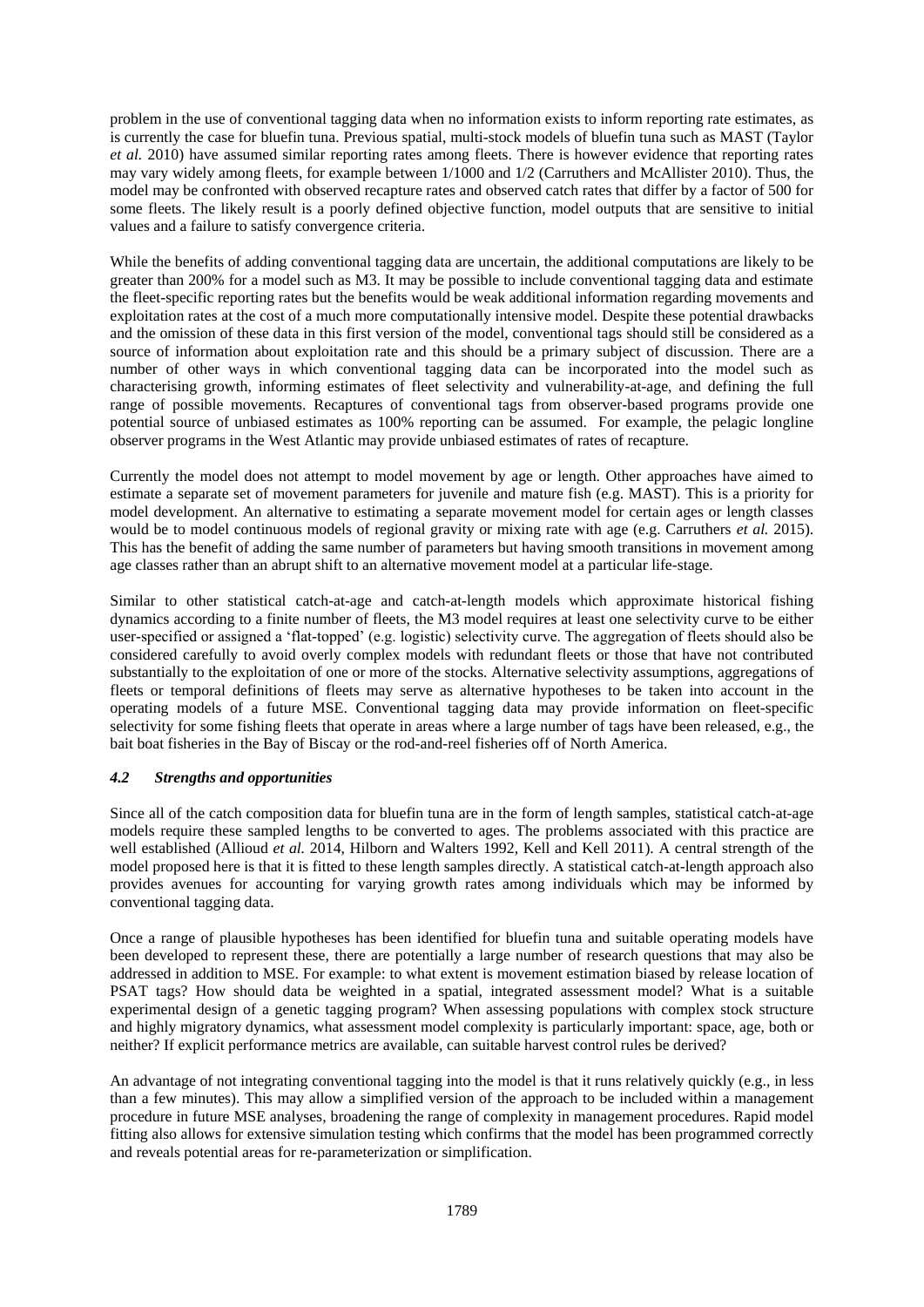A number of model features are in development to allow for alternative hypotheses for bluefin tuna dynamics. Once such extension is an approximation to a Growth-Type Group model (GTG) via calculation of the inverse age-length key. A common oversight in fisheries stock assessment models is the inability to account for downward shifts in the expected length composition at age which occur as larger, faster growing individuals experience higher exploitation rates. Preliminary simulation evaluations using models that simulate many (300+) growth type groups, indicates that fishing mortality rate estimates can be highly inaccurate (as much as 200% biased) when this phenomenon is not taken into account. The conventional approach (also considered for the MAST model, Taylor *et al.* 2011) is to model discrete groups of individual of varying growth parameters. In Stock Synthesis these are referred to as 'platoons' (Methot and Wetzel 2013).

The principal problem with these approaches is that it can take many extra growth type groups (300+) or several platoons to generate suitably smooth predicted length compositions. This is a major problem for models such as M3 that are already computationally intensive as each GTG or platoon is an additional dimension, and hence the number of calculations is increased by a factor equal to the number of GTGs or platoons. A solution under investigation here is an approximation that takes percentiles of the distribution of GTGs and uses linear interpolation to predict the shift in the length structure given historical fishing mortality rates. This is a much more tractable approach as it adds no additional dimensionality to the transition calculations: additional calculation is limited to the construction of the inverse age-at-length key. Furthermore, conventional tagging data may be used as an empirical source of growth data for fitting the inverse age-length key. This additional feature would add around 10% more computation time per iteration.

# *4.3 Priorities*

In this paper, simulation testing was cursory and should be much more thorough for future releases of the model. For example future tests should examine various types of model misspecification such as ignoring differences in juvenile/mature movement and misspecification of maturity. Problematic observation processes may also be simulated: for example persistent biases in annual catches, spatially biased length sampling and relative abundance indices that are non-linearly related to abundance. Model diagnostics in future simulation tests could also include other checks such as of the biases in MSY-related reference points.

The M3 model differs from previous multi-stock model such as MAST in that it requires indices of abundance (e.g. standardized CPUE indices) for fleets by time-area strata (e.g. for a given ocean area and subyear). The core advantage of this is that the movement estimation is constrained to combinations of parameters that are consistent with other spatial data. Previous spatial modelling has demonstrated that these data alone are sufficient to estimate spatial heterogeneity reliably. This is more important than estimating specific movement transitions. For example to estimate MSY-related reference points reliably, it is more important to know the spatial distribution of the stock at a given time of year than to know exactly what fraction of individuals moved to and from the various areas (Carruthers *et al.* 2011). This means that the development of fleet-specific indices at the resolution of subyear and spatial area is a central priority for operating model development.

In this paper we reference the spatial definitions of the 2015 data preparatory meeting (Anon. 2015, Figure 1). Kimoto *et al.* (2015) recommend that the ICCAT Bluefin Working Group should carefully examine spatial stratifications particularly those of the northeast Atlantic, a region that is currently a main fishing area for Japanese longline vessels. Historical abundance indices for the Japanese longline fleet are perhaps the most important data for the stock assessment of Atlantic bluefin tuna and are likely to be pivotal in fitting operating models. **Figure 1** originates from the bluefin mixing workshop in 2001 (Anon. 2002) which apart from the separation of the Gulf of Mexico and the Mediterranean, was not fully agreed upon by the group. Furthermore the reasoning behind the boundaries identified are not fully supported by knowledge accumulated over the last 15 years. It was recommended to revise the area stratification with new and updated information collected, in the light of both biological and fisheries aspects.

Version 1.03 of the M3 model includes user-specified priors for steepness (recruitment compensation) and the natural mortality rate factor *Mfac* (a multiplier of the user-specified natural mortality rate at age schedule). It is important to account for uncertainty in these parameters in operating models since these are among the least well known and most influential in the estimation of Atlantic bluefin tuna status and productivity. It follows that moving to a Bayesian version of the model using the Metropolis Hastings algorithm of ADMB is a future priority.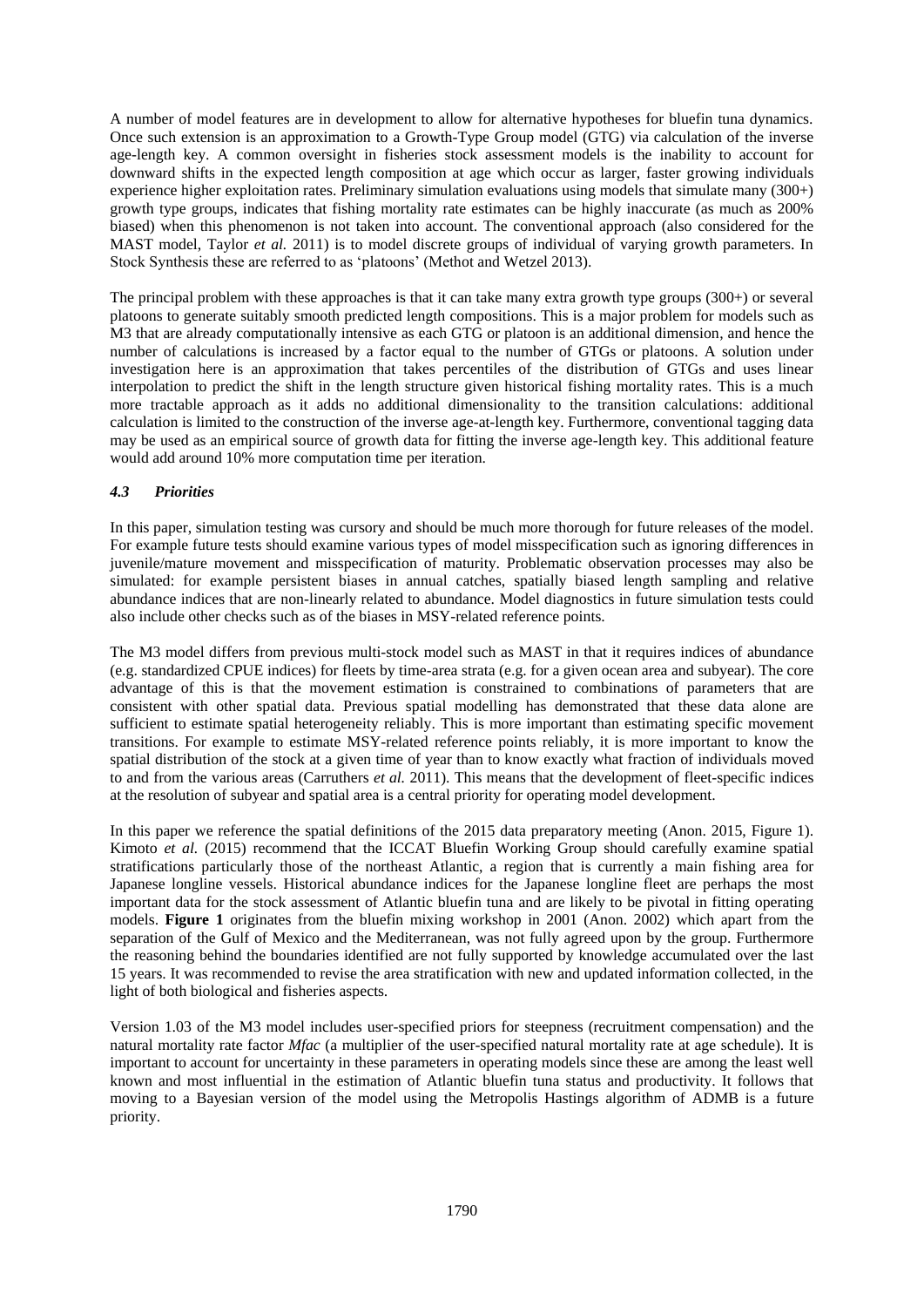#### **5 Acknowledgements**

This work was carried out by TC under the provision of the ICCAT Atlantic Wide Research Programme for Bluefin Tuna (GBYP), funded by the European Union, several ICCAT CPCs, the ICCAT Secretariat and by other entities (see: http://www.iccat.int/GBYP/en/Budget.htm). The contents of this paper do not necessarily reflect the point of view of ICCAT or other funders and in no way anticipates future ICCAT policy in this area.

## **References**

- Abid, N., Faraj, A., De la Serna, J.M., Macías, D., Saber, S., Ortiz de Urbina J. 2015. Updated standardized joint CPUE index for bluefin tuna (*Thunnus thynnus*) caught by Moroccan and Spanish traps for the period 1981- 2013. ICCAT, Col. Vol. Sci. Pap., 71(3): 1308-1312.
- Ailloud, L.E., Smith, M.W., Then, A.Y, Omori, K.L., Ralph, G.M., Hoenig, J.M. 2014. Properties of age compositions and mortality estimates derived from cohort slicing of length data. ICES. J. Mar. Sci. 72(1): 1-6.
- Anon. 2014a. Report of the 1st Meeting of ICCAT GBYP Core Modelling Group. Available at: [http://www.iccat.int/GBYP/Documents/MODELLING/PHASE%204/BFTMSE\\_CMG1\\_Report.pdf](http://www.iccat.int/GBYP/Documents/MODELLING/PHASE%204/BFTMSE_CMG1_Report.pdf) [accessed September 2015]
- Anon. 2002. Report of the 2010 ICCAT Workshop on Bluefin Mixing (Madrid, Spain, September 3 to 7, 2001). ICCAT, Col. Vol. Sci. Pap., 54(2): 261-352.
- Anon. 2014b. Report of the 2013 Meeting on bluefin stock assessment methods (Gloucester, Massachusetts, United States – July 20 to 22, 2013). ICCAT, Col. Vol. Sci. Pap., 70(1): 160-189.
- Anon. 2015b. Report of the 2015 ICCAT bluefin data preparatory meeting (Madrid, Spain March 2-6, 2015).
- Bonhommeau, S., Farrugio, H., Poisson, F, Fromentin, J-M. 2010. Aerial surveys of bluefin tuna in the western Mediterranean sea: retrospective, prospective, perspective. ICCAT, Col. Vol. Sci. Pap., 65(3): 801-811
- Bull, B., Francis, R.I.C.C, Dunn, A., McKensie, A., Gilbert, D.J., Smith, M.H., Bain, R., Fu, D. 2012. CASAL (C++ algorithmic stock assessment library): CASAL user manual. V2.30-2012/03/21. NIWA Technical Report. 135. 280pp.
- Butterworth, D.S., Punt, A.E., 1999. Experiences in the evaluation and implementation of management procedures. ICES J. Mar. Sci. 56, 985-998.
- Carruthers, T.R., McAllister, M. 2010. Estimating reporting rates using coincidental tag recaptures. Journal of Aquatic Living Resources. 23: 343-352.
- Carruthers, T.R., McAllister, M.K. Taylor, N.G. 2011. Spatial surplus production modelling of Atlantic Tunas and Billfish. Ecological Applications. 21: 2734-2755.
- Carruthers, T.R., Walters, J.F., McAllister, M.K., Bryan, M.D. 2015. Modelling age-dependent movement: an application to red and gag groupers in the Gulf of Mexico. 72(8): 1159-1176. doi: 10.1139/cjfas-2014-0471
- CCSBT. 2011. Report of the Sixteenth Meeting of the Scientific Committee. Bali, Indonesia. Commission for the Conservation of Southern Bluefin Tuna. Available at: http://www.ccsbt.org/userfiles/file/docs\_english/meetings/meeting\_reports/ccsbt\_18/report\_of\_SC16.pdf
- Cochrane, K L., Butterworth, D.S., De Oliveira, J.A.A., Roel, B.A., 1998. Management procedures in a fishery based on highly variable stocks and with conflicting objectives: experiences in the South African pelagic fishery. Rev. Fish. Biol. Fisher. 8, 177-214.
- Fournier, D.A., Hampton, J., Sibert, J.R. 1998. MULTIFAN-CL: a length-based, age-structured model for fisheries stock assessment, with application to South Pacific albacore, *Thunnus alalunga*. Can. J. Fish. Aqua. Sci. 55: 2105-2116.
- Fournier, D.A., Skaug, H.J., Ancheta, J., Ianelli, J., Magnusson, A., Maunder, M., Nielsen, A. and Sibert, J. 2012. AD Model Builder: using automatic differentiation for statistical inference of highly parameterized complex nonlinear models. Optim. Meth. Soft. 27 (2): 233-249.
- Fromentin, J.M. 2009, Lessons from the past: investigating historical data from bluefin tuna fisheries}, Fish and Fisheries, 10, 2, 197--216, Wiley Online Library.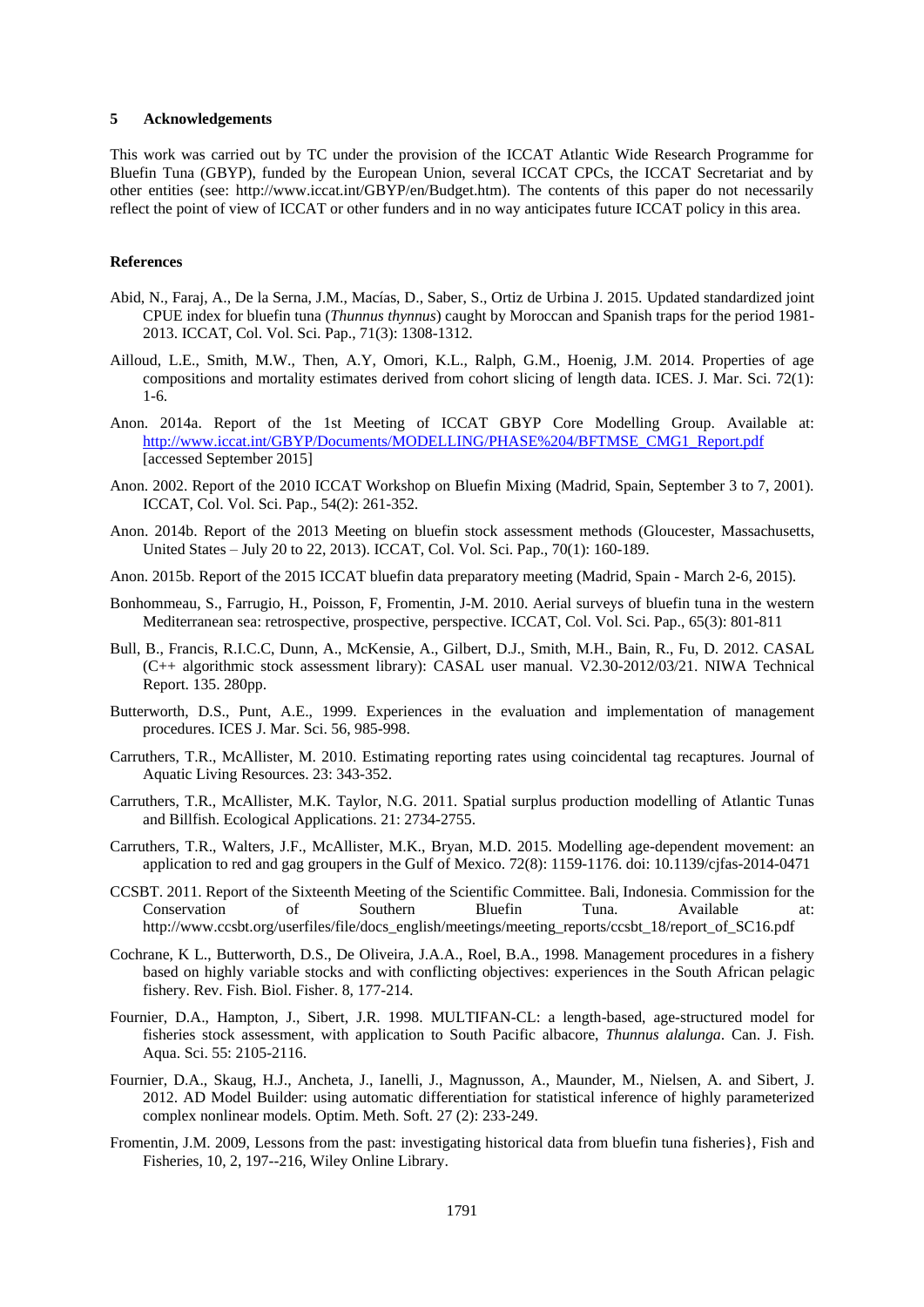- Fromentin, J-M., Lopuszanski, D. 2014. Migration, residency and homing of Bluefin tuna in the western Mediterranean Sea. ICES J. Mar. Sci. 71(3): 510-518.
- Fromentin, J-M., Bonhommeau, S., Arrizabalaga, H., Kell, L.T. 2014. The spectre of uncertainty in management of exploited fish stocks: the illustrative case of Atlantic bluefin tuna. Mar. Pol. 47:8-14.
- Geromont, H.F., Butterworth, D.S. 2014a. Generic management procedures for data-poor fisheries; forecasting with few data. ICES J. Mar. Sci. doi:10.1093/icesjms/fst232.
- Geromont, H.F., Butterworth, D.S. 2014b. Complex assessments or simple management procedures for efficient fisheries management: a comparative study. ICES J. Mar. Sci. doi:10.1093/icesjms/fsu017.
- GBYP. 2014. ICCAT Atlantic wide research programme for Bluefin Tuna. Available online at: http://www.iccat.int/GBYP/en/index.htm [accessed October 2014]
- Hanke, A.R., Andrushchenko, I., Whelan, C. 2015. Indices of stock status from the Canadian bluefin tuna fishery:1981 to 2013. ICCAT, Col. Vol. Sci. Pap., 71(2): 983-1017.
- Hilborn, R. 2003. The state of the art in stock assessment: where we are and where we are going. Scientia Marina 67 (supplement 1): 15-20.
- Ingram, G.W., Jr., D. Alvarez-Berastegui, P. Reglero, R. Balbín, A. García5, and F. Alemany. Indices of larval bluefin tuna (Thunnus thynnus) in the Western Mediterranean Sea (2001-2013). SCRS/2015/035.Kell, L.T., Kell, A.A. 2011. A comparison of age slicing and statistical age estimation for Mediterranean swordfish (*Xiphias gladius).* ICCAT, Col. Vol. Sci. Pap., 66(4): 1522-1534.
- Kell, L.T. T., Fromentin, J.-M., Bonhommeau, S. 2012. An Evaluation of the Implications of Population Structure on the Current Bluefin Tuna Advice Framework. ICCAT, Col. Vol. Sci. Pap., 68(1): 370-378
- Kell, L.T., Merino, G., De Bruyn, P., Ortiz de Urbinaz, J, Arrizabalaga., H., Santiago, J., Murua H. 2014. An Example Management Strategy Evaluation of a Harvest Control Rule. ICCAT, Col. Vol. Sci. Pap., 70(5): 2096-2110.
- Kell, L.T., Hillary, R., Fromentin, J.-M., Bonhommeau, S. 2015. An example management strategy evaluation of a model free harvest control rule. ICCAT, Col. Vol. Sci. Pap., 71(6): 2790-2797.
- Kimoto, A., Takeuchi, Y., Itoh, T. 2015. Updated standardized bluefin CPUE from the Japanese longline fishery in the Atlantic to 2014 fishing year. ICCAT, Col. Vol. Sci. Pap., 71(2): 1059-1097.
- Lauretta, M.V., Brown, C.A. 2015. Standardized catch rates of bluefin tuna (*Thunnus thynnus*) from the rod and reel/handline fishery off the northeast United States during 1993-2013. ICCAT, Col. Vol. Sci. Pap., 71(3): 1223-1237.
- Leach, A.W., Levontin, P., Holt, J., Kell, L.T., Mumford, J.D. 2014. Identification and prioritization of uncertainties for management of Eastern Atlantic bluefin tuna (Thunnus thynnus). Mar. Pol. 48: 84-92.
- Levontin, P., Leach, A.W., Holt, J., Mumford, J.D. Specifying and weighting scenarios for MSE robustness trials. ICCAT, Col. Vol. Sci. Pap., 71(3): 1326-1343.
- Martell, S. 2015. The iSCAM project. Available at: <https://code.google.com/p/iscam-project/> [accessed 9/9/2015]
- Methot, R.D. and Wetzel, C.R. 2013. Stock synthesis: a biological and statistical framework for fish stock assessment and fishery management. Fish. Res. 142: 86-99.
- Punt, A.E., Butterworth, D.S., de Moore, C. L., De Oliveira, J. A. A., Haddon, M. 2014. Management strategy evaluation: best practices. Fish and Fisheries. doi: 10.1111/faf.12104
- Quinn, T.J., Deriso, R.B. 1999. Quantitative fish dynamics. Oxford University Press, New York.
- Rooker, J. R., Arrizabalaga, H., Fraile, I., Secor, D.H., Dettman, D.L., Abid, N., Addis, P., Deguara, S., Saadet Karakulak, F., Kimoto, A., Sakai, O., Macias, D., Santos, M.N. Crossing the line: migratory and homing behaviors of Atlantic bluefin tuna. Mar. Ecol. Prog. Ser. 504: 265-276.
- Santiago, J., Arrizabalaga, H., Ortiz, M., Goñi, N. 2015. Updated standardized bluefin tuna CPUE index of the Bay of Biscay baitboat fishery (1952-2013). SCRS/2014/054.
- Taylor, N.G., McAllister, M.K., Lawson, G. L. Carruthers, T.R., Block, B.A. 2011. Atlantic bluefin tuna: a novel multistock spatial model for assessment of population biomass. PLoS ONE. 6(12):1:10.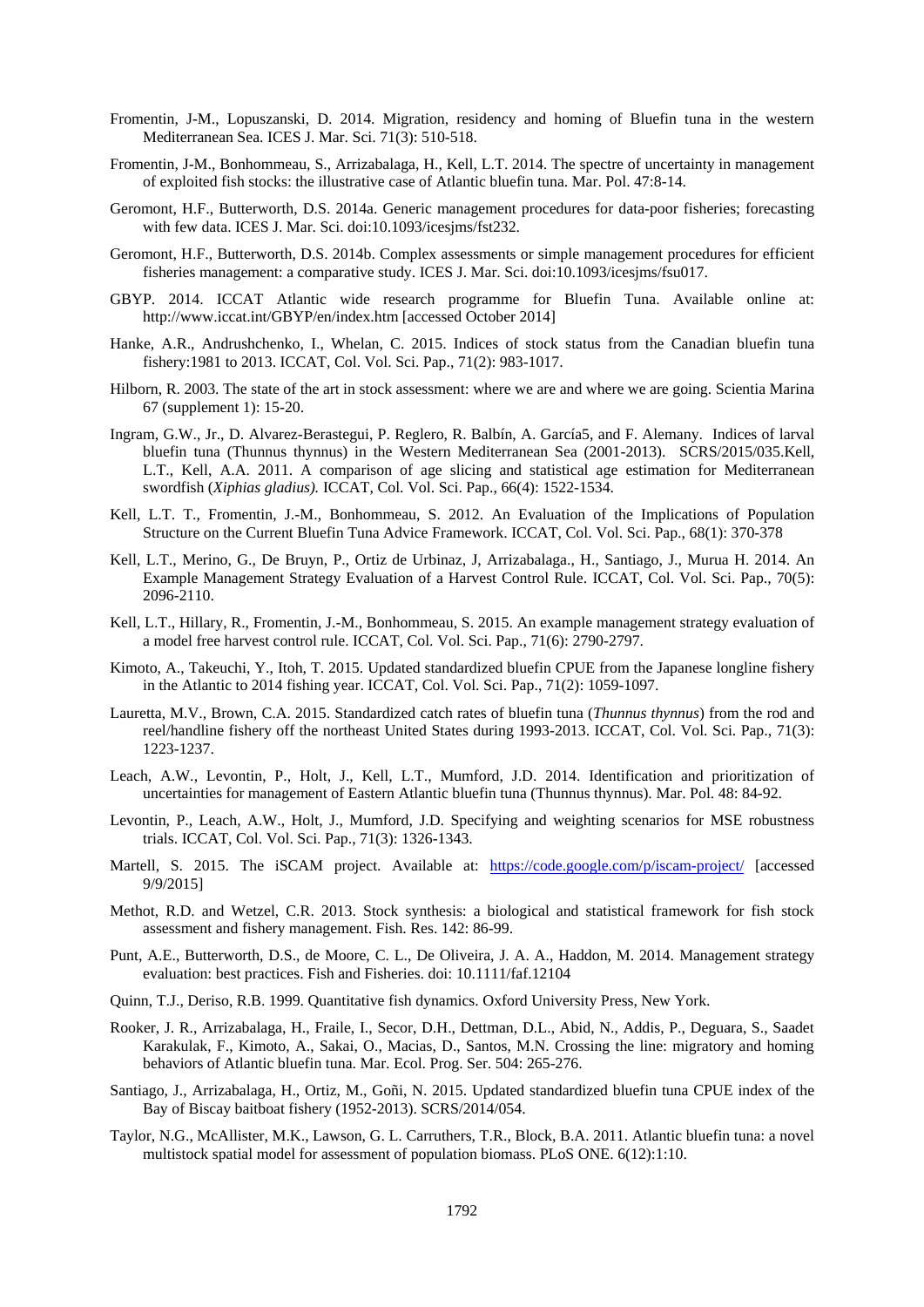- Thompson, G.G. 1994. Confounding of gear selectivity and the natural mortality rate in cases where the former is a non-monotone function of age. Can. J. Fish. Aqua. Sci. 51:2654-2664.
- Walter J. 2015. Update of standardized catch rates of large bluefin tuna (*Thunnus thynnus*) from the U.S. pelagic longline fishery in the Gulf of Mexico 1987-2013 with correction for weak hook effects. ICCAT, Col. Vol. Sci. Pap., 71(3): 1260-1278.

Table 1. The parameters estimated by the model. The example is for a possible bluefin tuna operating model of 8 areas (**Figure 1**), 4 subyears, 5 fleets, 65 years and 25 age classes.

| <b>Parameter</b>                     | <b>Number of parameters</b>            |       | <b>Example</b> | <b>Symbol</b>     |
|--------------------------------------|----------------------------------------|-------|----------------|-------------------|
| Unfished recruitment                 | n <sub>s</sub>                         |       |                | Ro                |
| Length a modal selectivity           | $n_f$                                  |       |                | <b>Smode</b>      |
| Precision of selectivity             | $n_f$                                  |       |                | <b>Sprec</b>      |
| Dome-shape of selectivity            | $n_f$                                  |       |                | Sdome             |
| Recruitment deviations               | $(n_{v+}n_{a}-1)\cdot n_{s}$           |       | 178            |                   |
| Fleet catchability                   | $n_f$                                  |       |                | q                 |
| Movement                             | Up to: $(n_r-1) \cdot (n_r) \cdot n_m$ |       | 224            | $^{\prime\prime}$ |
| Steepness (recruitment compensation) | n <sub>s</sub>                         |       |                | n                 |
| Natural mortality rate modifier      | n <sub>s</sub>                         |       | っ              | $M_{fac}$         |
|                                      |                                        | Total | 428            |                   |

**Table 2.** Summary of the likelihood function for various data.

| Type of data                                           | <b>Disaggregation</b>      | <b>Likelihood function</b> |
|--------------------------------------------------------|----------------------------|----------------------------|
| Total catches (weight)                                 | year, subyear, area, fleet | Log-normal                 |
| Index of vulnerable biomass (e.g. a CPUE index)        | year, subyear, area, fleet | Log-normal                 |
| Index of spawning stock biomass (e.g. a larval survey) | year, stock                | Log-normal                 |
| Length composition                                     | year, subyear, area        | Multinomial                |
| PSAT tag (known stock of origin)                       | stock, year, subyear, area | Multinomial                |
| PSAT tag (unknown stock of origin)                     | year, subyear, area        | Multinomial                |
| Stock of origin                                        | Year, subyear, area        | Multinomial                |
|                                                        |                            |                            |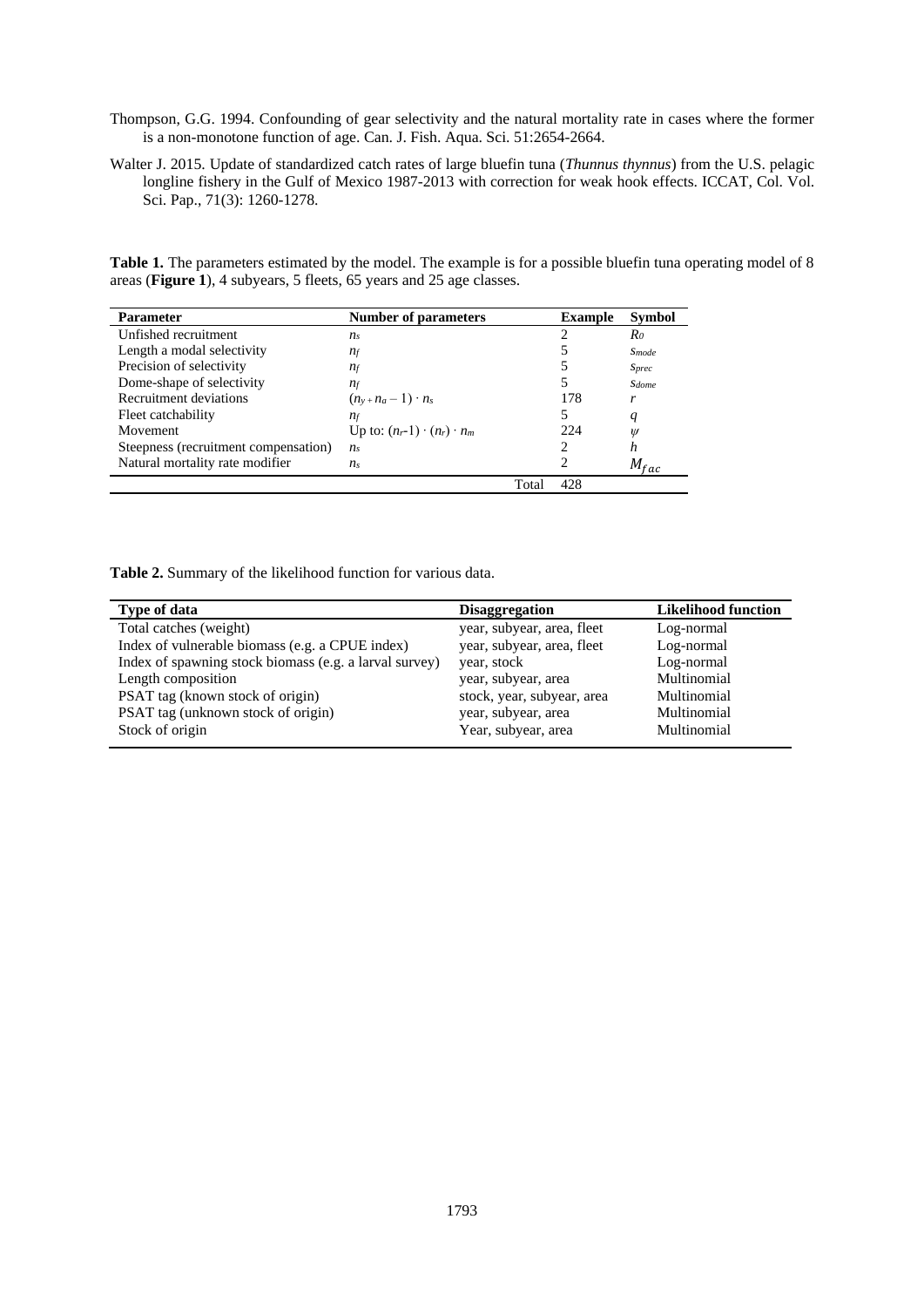| Table 3. Simulation model specification. |
|------------------------------------------|
|------------------------------------------|

| Parameter/variable    | <b>Symbol</b>    | <b>Description</b>                  | Value (range of simulated values)              |
|-----------------------|------------------|-------------------------------------|------------------------------------------------|
| Number of stocks      | $n_{\rm s}$      |                                     | $\overline{c}$                                 |
| Number of fleets      | $n_f$            |                                     | $\sqrt{2}$                                     |
| Number of areas       | $n_r$            |                                     | $\overline{4}$                                 |
| Number of years       | $n_{v}$          | Historical years of<br>exploitation | 40                                             |
| Number of subyears    | $n_{m}$          |                                     | $\overline{2}$                                 |
| Spawning subyear      | ms               |                                     | $\overline{2}$                                 |
| Unfished recruitment  | R <sub>0</sub>   |                                     | Stock 1: 225-450                               |
|                       |                  |                                     | Stock 2: 37 - 75                               |
|                       |                  |                                     | Stock 1: 0.49, 0.24, 0.24, 0.24, 0.24,         |
| Natural mortality     | Minit            | User-specified natural              | $0.2, 0.175, 0.15, 0.125, 0.1, 0.1, 0.1,$      |
| rate at age           |                  | mortality rate at age schedule      | $0.1, 0.1, 0.1$ . Stock 2: 0.1 (all ages)      |
| Natural mortality     | <b>Mfac</b>      | Multiplier of the Natural           | $0.75 - 1.5$                                   |
| rate factor           |                  | mortality rate at age schedule      |                                                |
| Steepness             | $\boldsymbol{h}$ | Recruitment compensation            | $0.35 - 0.65$                                  |
| Inter-annual          |                  | Log-normal standard                 | $0.1 - 0.3$                                    |
| recruitment variation | $\sigma_R$       | deviation of recruitment            |                                                |
|                       |                  | deviations                          |                                                |
| Recruitment           | $\varPsi_R$      |                                     | $0.5 - 0.9$                                    |
| autocorrelation       |                  |                                     |                                                |
| von Bertalanffy       |                  |                                     | Stock 1: 0.087-0.091                           |
| maximum growth        | ĸ                |                                     | Stock 2: 0.091 - 0.095                         |
| rate parameter        |                  |                                     |                                                |
| Age at maturity       | γ                | Age when 50% of individuals         | Stock 1: 3.5 - 4.5                             |
|                       |                  | are mature                          | Stock 2: 8.5 - 9.5                             |
| Stock depletion       | $SSB_{ny}$       | Spawning stock biomass              | Stock 1: 0.035 - 0.2625                        |
|                       | SSB0             | relative to unfished                | Stock 2: 0.3 - 0.4                             |
| Age at 100            | <b>S</b> mode    |                                     | $5 - 8$ (all fleets, all stocks)               |
| selectivity           |                  |                                     |                                                |
| Age at 5%             |                  | Ascending limb of sel. curve        | $2 - 3$ (all fleets, all stocks                |
| selectivity           |                  |                                     |                                                |
| Sel. of oldest age    |                  |                                     | Fleet $1:1$<br>(all stocks)                    |
|                       |                  |                                     | Fleet $2: 0.5 - 1$ (all stocks)                |
| Slope in recent       |                  |                                     | $(-5)$ – 5 % per year (all fleets, all stocks) |
| exploitation rates    |                  |                                     |                                                |



Figure 1. Spatial definitions of the 2015 ICCAT bluefin tuna data preparatory meeting (Anon. 2015).